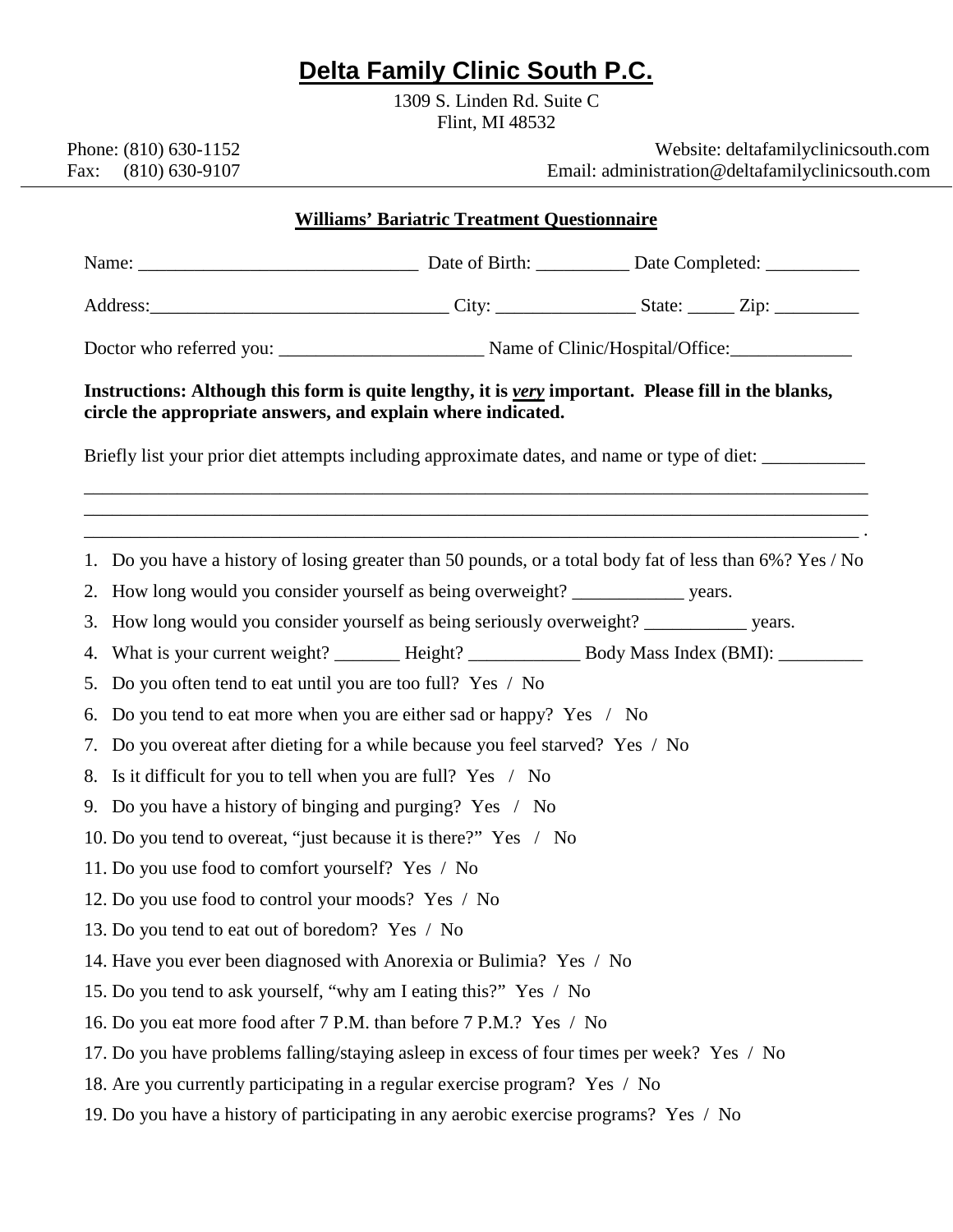- 20. Do you have a plan of physical activity post-surgery? Yes / No If yes, explain: \_\_\_\_\_\_\_\_\_\_\_\_\_\_\_\_\_\_\_\_\_\_\_\_\_\_
- 21. Is there a history of substance abuse (aside from food) with or without treatment? Yes / No If yes, explain:

\_\_\_\_\_\_\_\_\_\_\_\_\_\_\_\_\_\_\_\_\_\_\_\_\_\_\_\_\_\_\_\_\_\_\_\_\_\_\_\_\_\_\_\_\_\_\_\_\_\_\_\_\_\_\_\_\_\_\_\_\_\_\_\_\_\_\_\_\_\_\_\_\_\_\_\_\_\_\_\_\_ \_\_\_\_\_\_\_\_\_\_\_\_\_\_\_\_\_\_\_\_\_\_\_\_\_\_\_\_\_\_\_\_\_\_\_\_\_\_\_\_\_\_\_\_\_\_\_\_\_\_\_\_\_\_\_\_\_\_\_\_\_\_\_\_\_\_\_\_\_\_\_\_\_\_\_\_\_\_\_\_.

\_\_\_\_\_\_\_\_\_\_\_\_\_\_\_\_\_\_\_\_\_\_\_\_\_\_\_\_\_\_\_\_\_\_\_\_\_\_\_\_\_\_\_\_\_\_\_\_\_\_\_\_\_\_\_\_\_\_\_\_\_\_\_\_\_\_\_\_\_\_\_\_\_\_\_\_\_\_\_\_\_

- 22. Do you smoke marijuana or have a medical marijuana card in your name? Yes / No
- 23. Your current average intake of alcohol over the past year is \_\_\_\_\_\_\_\_\_ alcoholic beverages per: week/month/year.
- 24. Over the past 30 days, how many days have you consumed and alcoholic beverage? \_\_\_\_\_\_\_ days.

\_\_\_\_\_\_\_\_\_\_\_\_\_\_\_\_\_\_\_\_\_\_\_\_\_\_\_\_\_\_\_\_\_\_\_\_\_\_\_\_\_\_\_\_\_\_\_\_\_\_\_\_\_\_\_\_\_\_\_\_\_\_\_\_\_\_\_\_\_\_\_\_\_\_\_\_\_\_\_\_\_ \_\_\_\_\_\_\_\_\_\_\_\_\_\_\_\_\_\_\_\_\_\_\_\_\_\_\_\_\_\_\_\_\_\_\_\_\_\_\_\_\_\_\_\_\_\_\_\_\_\_\_\_\_\_\_\_\_\_\_\_\_\_\_\_\_\_\_\_\_\_\_\_\_\_\_\_\_\_\_\_\_

\_\_\_\_\_\_\_\_\_\_\_\_\_\_\_\_\_\_\_\_\_\_\_\_\_\_\_\_\_\_\_\_\_\_\_\_\_\_\_\_\_\_\_\_\_\_\_\_\_\_\_\_\_\_\_\_\_\_\_\_\_\_\_\_\_\_\_\_\_\_\_\_\_\_\_\_\_\_\_\_\_ \_\_\_\_\_\_\_\_\_\_\_\_\_\_\_\_\_\_\_\_\_\_\_\_\_\_\_\_\_\_\_\_\_\_\_\_\_\_\_\_\_\_\_\_\_\_\_\_\_\_\_\_\_\_\_\_\_\_\_\_\_\_\_\_\_\_\_\_\_\_\_\_\_\_\_\_\_\_\_\_.

\_\_\_\_\_\_\_\_\_\_\_\_\_\_\_\_\_\_\_\_\_\_\_\_\_\_\_\_\_\_\_\_\_\_\_\_\_\_\_\_\_\_\_\_\_\_\_\_\_\_\_\_\_\_\_\_\_\_\_\_\_\_\_\_\_\_\_\_\_\_\_\_\_\_\_\_\_\_\_\_ \_\_\_\_\_\_\_\_\_\_\_\_\_\_\_\_\_\_\_\_\_\_\_\_\_\_\_\_\_\_\_\_\_\_\_\_\_\_\_\_\_\_\_\_\_\_\_\_\_\_\_\_\_\_\_\_\_\_\_\_\_\_\_\_\_\_\_\_\_\_\_\_\_\_\_\_\_\_\_.

- 25. Over the past year, I have used the following recreational drugs: \_\_\_\_\_\_\_\_\_\_\_\_\_\_\_\_\_\_\_\_\_\_\_\_\_\_\_\_\_
- 26. Please list your currently prescribed medications:
- 27. Do you smoke cigarettes or chew tobacco? Yes / No If yes, explain amounts and frequency: \_\_\_\_
- 28. Do you tend to be impulsive in your food choices? Yes / No
- 29. Are you impulsive in other areas of your life (gambling, shopping, relationships)? Yes / No If Yes, explain:  $\Box$
- 30. Do you tend to feel that you have to eat even when you are not hungry? Yes / No If yes, explain:

\_\_\_\_\_\_\_\_\_\_\_\_\_\_\_\_\_\_\_\_\_\_\_\_\_\_\_\_\_\_\_\_\_\_\_\_\_\_\_\_\_\_\_\_\_\_\_\_\_\_\_\_\_\_\_\_\_\_\_\_\_\_\_\_\_\_\_\_\_\_\_\_\_\_\_\_\_\_\_\_ \_\_\_\_\_\_\_\_\_\_\_\_\_\_\_\_\_\_\_\_\_\_\_\_\_\_\_\_\_\_\_\_\_\_\_\_\_\_\_\_\_\_\_\_\_\_\_\_\_\_\_\_\_\_\_\_\_\_\_\_\_\_\_\_\_\_\_\_\_\_\_\_\_\_\_\_\_\_\_\_

\_\_\_\_\_\_\_\_\_\_\_\_\_\_\_\_\_\_\_\_\_\_\_\_\_\_\_\_\_\_\_\_\_\_\_\_\_\_\_\_\_\_\_\_\_\_\_\_\_\_\_\_\_\_\_\_\_\_\_\_\_\_\_\_\_\_\_\_\_\_\_\_\_\_\_\_\_\_\_\_\_ \_\_\_\_\_\_\_\_\_\_\_\_\_\_\_\_\_\_\_\_\_\_\_\_\_\_\_\_\_\_\_\_\_\_\_\_\_\_\_\_\_\_\_\_\_\_\_\_\_\_\_\_\_\_\_\_\_\_\_\_\_\_\_\_\_\_\_\_\_\_\_\_\_\_\_\_\_\_\_\_.

- 31. Do you follow certain rituals regarding the time or type of food eaten during the day or weekends? Yes / No
- 32. Do you follow your physicians' recommendations regarding diet and/or exercise? Yes / No
- 33. What percentage of the time do you follow your physician's recommendations regarding diet/exercise (Please Circle one)?

--- 0% --- 10% --- 20% --- 30% --- 40% --- 50% --- 60% --- 70% --- 80% --- 90% --- 100% ---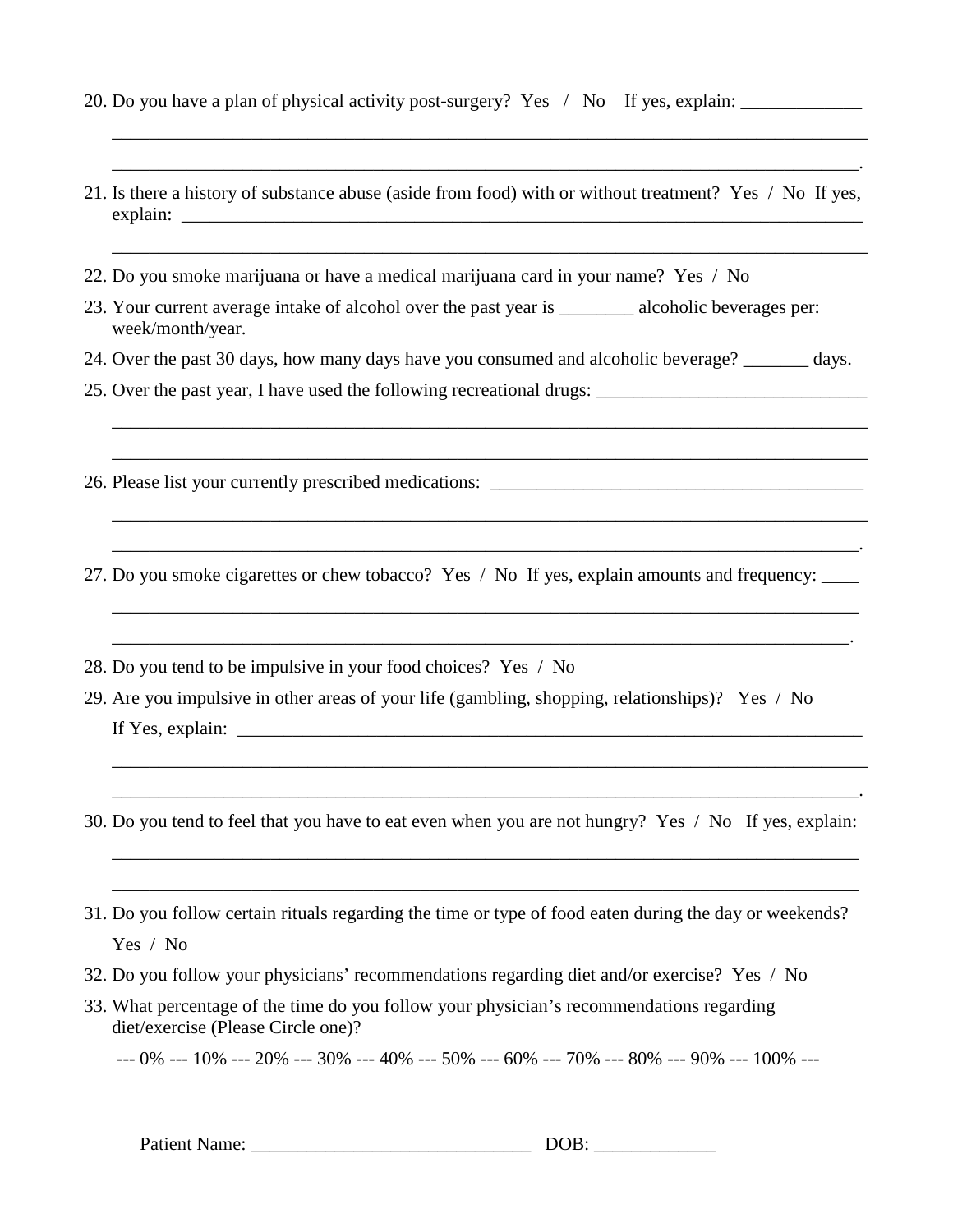34. Have you had any interactions with the legal system including: civil or criminal actions or litigations, arrests, lawsuits, bankruptcies past or present, or any pending legal matters? Yes / No If yes, explain:

\_\_\_\_\_\_\_\_\_\_\_\_\_\_\_\_\_\_\_\_\_\_\_\_\_\_\_\_\_\_\_\_\_\_\_\_\_\_\_\_\_\_\_\_\_\_\_\_\_\_\_\_\_\_\_\_\_\_\_\_\_\_\_\_\_\_\_\_\_\_\_\_\_\_\_\_\_\_\_\_.

\_\_\_\_\_\_\_\_\_\_\_\_\_\_\_\_\_\_\_\_\_\_\_\_\_\_\_\_\_\_\_\_\_\_\_\_\_\_\_\_\_\_\_\_\_\_\_\_\_\_\_\_\_\_\_\_\_\_\_\_\_\_\_\_\_\_\_\_\_\_\_\_\_\_\_\_\_\_\_\_.

\_\_\_\_\_\_\_\_\_\_\_\_\_\_\_\_\_\_\_\_\_\_\_\_\_\_\_\_\_\_\_\_\_\_\_\_\_\_\_\_\_\_\_\_\_\_\_\_\_\_\_\_\_\_\_\_\_\_\_\_\_\_\_\_\_\_\_\_\_\_\_\_\_\_\_\_\_\_\_\_.

\_\_\_\_\_\_\_\_\_\_\_\_\_\_\_\_\_\_\_\_\_\_\_\_\_\_\_\_\_\_\_\_\_\_\_\_\_\_\_\_\_\_\_\_\_\_\_\_\_\_\_\_\_\_\_\_\_\_\_\_\_\_\_\_\_\_\_\_\_\_\_\_\_\_\_\_\_\_\_\_.

\_\_\_\_\_\_\_\_\_\_\_\_\_\_\_\_\_\_\_\_\_\_\_\_\_\_\_\_\_\_\_\_\_\_\_\_\_\_\_\_\_\_\_\_\_\_\_\_\_\_\_\_\_\_\_\_\_\_\_\_\_\_\_\_\_\_\_\_\_\_\_\_\_\_\_\_\_\_\_\_\_ \_\_\_\_\_\_\_\_\_\_\_\_\_\_\_\_\_\_\_\_\_\_\_\_\_\_\_\_\_\_\_\_\_\_\_\_\_\_\_\_\_\_\_\_\_\_\_\_\_\_\_\_\_\_\_\_\_\_\_\_\_\_\_\_\_\_\_\_\_\_\_\_\_\_\_\_\_\_\_\_.

\_\_\_\_\_\_\_\_\_\_\_\_\_\_\_\_\_\_\_\_\_\_\_\_\_\_\_\_\_\_\_\_\_\_\_\_\_\_\_\_\_\_\_\_\_\_\_\_\_\_\_\_\_\_\_\_\_\_\_\_\_\_\_\_\_\_\_\_\_\_\_\_\_\_\_\_\_\_\_\_\_ \_\_\_\_\_\_\_\_\_\_\_\_\_\_\_\_\_\_\_\_\_\_\_\_\_\_\_\_\_\_\_\_\_\_\_\_\_\_\_\_\_\_\_\_\_\_\_\_\_\_\_\_\_\_\_\_\_\_\_\_\_\_\_\_\_\_\_\_\_\_\_\_\_\_\_\_\_\_\_\_.

\_\_\_\_\_\_\_\_\_\_\_\_\_\_\_\_\_\_\_\_\_\_\_\_\_\_\_\_\_\_\_\_\_\_\_\_\_\_\_\_\_\_\_\_\_\_\_\_\_\_\_\_\_\_\_\_\_\_\_\_\_\_\_\_\_\_\_\_\_\_\_\_\_\_\_\_\_\_\_\_.

\_\_\_\_\_\_\_\_\_\_\_\_\_\_\_\_\_\_\_\_\_\_\_\_\_\_\_\_\_\_\_\_\_\_\_\_\_\_\_\_\_\_\_\_\_\_\_\_\_\_\_\_\_\_\_\_\_\_\_\_\_\_\_\_\_\_\_\_\_\_\_\_\_\_\_\_\_\_\_\_\_ \_\_\_\_\_\_\_\_\_\_\_\_\_\_\_\_\_\_\_\_\_\_\_\_\_\_\_\_\_\_\_\_\_\_\_\_\_\_\_\_\_\_\_\_\_\_\_\_\_\_\_\_\_\_\_\_\_\_\_\_\_\_\_\_\_\_\_\_\_\_\_\_\_\_\_\_\_\_\_\_.

\_\_\_\_\_\_\_\_\_\_\_\_\_\_\_\_\_\_\_\_\_\_\_\_\_\_\_\_\_\_\_\_\_\_\_\_\_\_\_\_\_\_\_\_\_\_\_\_\_\_\_\_\_\_\_\_\_\_\_\_\_\_\_\_\_\_\_\_\_\_\_\_\_\_\_\_\_\_\_\_\_ \_\_\_\_\_\_\_\_\_\_\_\_\_\_\_\_\_\_\_\_\_\_\_\_\_\_\_\_\_\_\_\_\_\_\_\_\_\_\_\_\_\_\_\_\_\_\_\_\_\_\_\_\_\_\_\_\_\_\_\_\_\_\_\_\_\_\_\_\_\_\_\_\_\_\_\_\_\_\_\_.

\_\_\_\_\_\_\_\_\_\_\_\_\_\_\_\_\_\_\_\_\_\_\_\_\_\_\_\_\_\_\_\_\_\_\_\_\_\_\_\_\_\_\_\_\_\_\_\_\_\_\_\_\_\_\_\_\_\_\_\_\_\_\_\_\_\_\_\_\_\_\_\_\_\_\_\_\_\_\_\_\_ \_\_\_\_\_\_\_\_\_\_\_\_\_\_\_\_\_\_\_\_\_\_\_\_\_\_\_\_\_\_\_\_\_\_\_\_\_\_\_\_\_\_\_\_\_\_\_\_\_\_\_\_\_\_\_\_\_\_\_\_\_\_\_\_\_\_\_\_\_\_\_\_\_\_\_\_\_\_\_\_.

\_\_\_\_\_\_\_\_\_\_\_\_\_\_\_\_\_\_\_\_\_\_\_\_\_\_\_\_\_\_\_\_\_\_\_\_\_\_\_\_\_\_\_\_\_\_\_\_\_\_\_\_\_\_\_\_\_\_\_\_\_\_\_\_\_\_\_\_\_\_\_\_\_\_\_\_\_\_\_\_\_

- 35. Do you have any vision or hearing impairments? Yes / No If yes, Please explain: \_\_\_\_\_\_\_\_\_\_\_\_\_
- 36. Can you read on at least a  $4<sup>th</sup>$  grade reading level? Yes / No
- 37. Are you your own legal guardian? Yes / No
- 38. Do you have any history of participation in special education programming? Yes / No If yes, please explain: \_\_\_\_\_\_\_\_\_\_\_\_\_\_\_\_\_\_\_\_\_\_\_\_\_\_\_\_\_\_\_\_\_\_\_\_\_\_\_\_\_\_\_\_\_\_\_\_\_\_\_\_\_\_\_\_\_\_\_\_\_\_\_
- 39. Do you have any impairments of thinking abilities? Yes / No
- 40. Have you ever been found to be legally incompetent or had a guardian appointed to represent you?  $Yes / No If yes, please explain:$

41. Which bariatric surgery are you currently seeking?

- 42. Briefly describe your understanding of what you believe this surgery involves:
- 43. Please list the possible risks and complications involved with this surgery: \_\_\_\_\_\_\_\_\_\_\_\_\_\_\_\_\_\_\_\_\_\_\_\_\_\_\_\_\_

44. Why have you chosen this particular bariatric surgery? \_\_\_\_\_\_\_\_\_\_\_\_\_\_\_\_\_\_\_\_\_\_\_\_\_\_\_\_\_\_\_\_\_\_\_\_

45. Why have you chosen to seek bariatric surgery at this point in your life? \_\_\_\_\_\_\_\_\_\_\_\_\_\_\_\_\_\_\_\_\_\_

46. What is your understanding of your responsibilities post-surgery? \_\_\_\_\_\_\_\_\_\_\_\_\_\_\_\_\_\_\_\_\_\_\_\_\_\_\_\_

47. What sources of information have you accessed to learn about this particular bariatric surgery?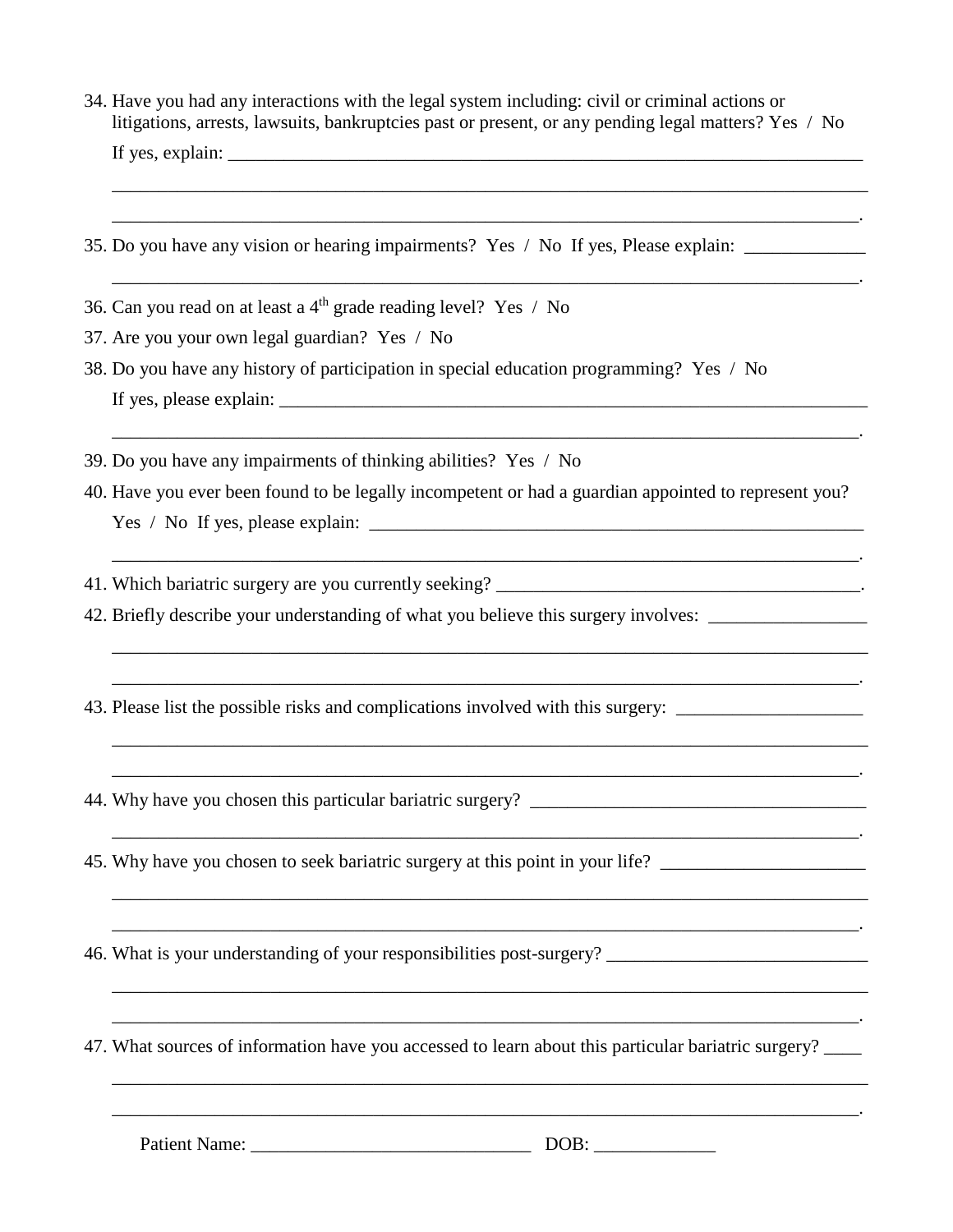- 48. What sources of information do you plan to use after your bariatric surgery? \_\_\_\_\_\_\_\_\_\_\_\_\_\_\_\_\_\_\_\_\_\_\_\_\_\_\_\_\_
- 49. Do you currently experience stress, anxiety, frustration, despair, tension, or boredom? Yes / No If yes, please explain:

\_\_\_\_\_\_\_\_\_\_\_\_\_\_\_\_\_\_\_\_\_\_\_\_\_\_\_\_\_\_\_\_\_\_\_\_\_\_\_\_\_\_\_\_\_\_\_\_\_\_\_\_\_\_\_\_\_\_\_\_\_\_\_\_\_\_\_\_\_\_\_\_\_\_\_\_\_\_\_\_\_ \_\_\_\_\_\_\_\_\_\_\_\_\_\_\_\_\_\_\_\_\_\_\_\_\_\_\_\_\_\_\_\_\_\_\_\_\_\_\_\_\_\_\_\_\_\_\_\_\_\_\_\_\_\_\_\_\_\_\_\_\_\_\_\_\_\_\_\_\_\_\_\_\_\_\_\_\_\_\_\_.

\_\_\_\_\_\_\_\_\_\_\_\_\_\_\_\_\_\_\_\_\_\_\_\_\_\_\_\_\_\_\_\_\_\_\_\_\_\_\_\_\_\_\_\_\_\_\_\_\_\_\_\_\_\_\_\_\_\_\_\_\_\_\_\_\_\_\_\_\_\_\_\_\_\_\_\_\_\_\_\_\_ \_\_\_\_\_\_\_\_\_\_\_\_\_\_\_\_\_\_\_\_\_\_\_\_\_\_\_\_\_\_\_\_\_\_\_\_\_\_\_\_\_\_\_\_\_\_\_\_\_\_\_\_\_\_\_\_\_\_\_\_\_\_\_\_\_\_\_\_\_\_\_\_\_\_\_\_\_\_\_\_.

\_\_\_\_\_\_\_\_\_\_\_\_\_\_\_\_\_\_\_\_\_\_\_\_\_\_\_\_\_\_\_\_\_\_\_\_\_\_\_\_\_\_\_\_\_\_\_\_\_\_\_\_\_\_\_\_\_\_\_\_\_\_\_\_\_\_\_\_\_\_\_\_\_\_\_\_\_\_\_\_\_ \_\_\_\_\_\_\_\_\_\_\_\_\_\_\_\_\_\_\_\_\_\_\_\_\_\_\_\_\_\_\_\_\_\_\_\_\_\_\_\_\_\_\_\_\_\_\_\_\_\_\_\_\_\_\_\_\_\_\_\_\_\_\_\_\_\_\_\_\_\_\_\_\_\_\_\_\_\_\_\_.

\_\_\_\_\_\_\_\_\_\_\_\_\_\_\_\_\_\_\_\_\_\_\_\_\_\_\_\_\_\_\_\_\_\_\_\_\_\_\_\_\_\_\_\_\_\_\_\_\_\_\_\_\_\_\_\_\_\_\_\_\_\_\_\_\_\_\_\_\_\_\_\_\_\_\_\_\_\_\_\_\_ \_\_\_\_\_\_\_\_\_\_\_\_\_\_\_\_\_\_\_\_\_\_\_\_\_\_\_\_\_\_\_\_\_\_\_\_\_\_\_\_\_\_\_\_\_\_\_\_\_\_\_\_\_\_\_\_\_\_\_\_\_\_\_\_\_\_\_\_\_\_\_\_\_\_\_\_\_\_\_\_.

- 50. What coping strategies do you use to address these emotions?
- 51. Do you experience stress from positive events, such as promotions, social events, or vacations? Yes / No
- 52. What coping strategies do you use to address these stressors? \_\_\_\_\_\_\_\_\_\_\_\_\_\_\_\_\_\_\_\_\_\_\_\_\_\_\_\_\_\_\_
- 53. Do you experience significant mood variability without obvious cause? Yes / No

54. Do you ever feel that you are living your life from one crisis to the next? Yes / No

55. Do you experience difficulty setting limits with others in your life? Yes / No

56. Have you, or do you now, experiencing discrimination or ridicule because of your weight? Yes / No

\_\_\_\_\_\_\_\_\_\_\_\_\_\_\_\_\_\_\_\_\_\_\_\_\_\_\_\_\_\_\_\_\_\_\_\_\_\_\_\_\_\_\_\_\_\_\_\_\_\_\_\_\_\_\_\_\_\_\_\_\_\_\_\_\_\_\_\_\_\_\_\_\_\_\_\_\_\_\_\_.

\_\_\_\_\_\_\_\_\_\_\_\_\_\_\_\_\_\_\_\_\_\_\_\_\_\_\_\_\_\_\_\_\_\_\_\_\_\_\_\_\_\_\_\_\_\_\_\_\_\_\_\_\_\_\_\_\_\_\_\_\_\_\_\_\_\_\_\_\_\_\_\_\_\_\_\_\_\_\_\_.

\_\_\_\_\_\_\_\_\_\_\_\_\_\_\_\_\_\_\_\_\_\_\_\_\_\_\_\_\_\_\_\_\_\_\_\_\_\_\_\_\_\_\_\_\_\_\_\_\_\_\_\_\_\_\_\_\_\_\_\_\_\_\_\_\_\_\_\_\_\_\_\_\_\_\_\_\_\_\_\_..

\_\_\_\_\_\_\_\_\_\_\_\_\_\_\_\_\_\_\_\_\_\_\_\_\_\_\_\_\_\_\_\_\_\_\_\_\_\_\_\_\_\_\_\_\_\_\_\_\_\_\_\_\_\_\_\_\_\_\_\_\_\_\_\_\_\_\_\_\_\_\_\_\_\_\_\_\_\_\_\_\_ \_\_\_\_\_\_\_\_\_\_\_\_\_\_\_\_\_\_\_\_\_\_\_\_\_\_\_\_\_\_\_\_\_\_\_\_\_\_\_\_\_\_\_\_\_\_\_\_\_\_\_\_\_\_\_\_\_\_\_\_\_\_\_\_\_\_\_\_\_\_\_\_\_\_\_\_\_\_\_\_.

\_\_\_\_\_\_\_\_\_\_\_\_\_\_\_\_\_\_\_\_\_\_\_\_\_\_\_\_\_\_\_\_\_\_\_\_\_\_\_\_\_\_\_\_\_\_\_\_\_\_\_\_\_\_\_\_\_\_\_\_\_\_\_\_\_\_\_\_\_\_\_\_\_\_\_\_\_\_\_\_\_

\_\_\_\_\_\_\_\_\_\_\_\_\_\_\_\_\_\_\_\_\_\_\_\_\_\_\_\_\_\_\_\_\_\_\_\_\_\_\_\_\_\_\_\_\_\_\_\_\_\_\_\_\_\_\_\_\_\_\_\_\_\_\_\_\_\_\_\_\_\_\_\_\_\_\_\_\_\_\_.

- 57. What effect has this ridicule had on your life? N/A
- 58. How have you attempted to address this ridicule? N/A \_\_\_\_\_\_\_\_\_\_\_\_\_\_\_\_\_\_\_\_\_\_\_\_

59. How demoralized are you about your prior failed dieting attempts?

- 60. Do you view your weight control difficulties as indicating that you are defective, damaged, or have a behavior problem? Yes / No
- 61. Has your morbid obesity caused you to overcompensate by becoming a caretaker, nurturer, or comedian? Yes / No If yes, explain: \_\_\_\_\_\_\_\_\_\_\_\_\_\_\_\_\_\_\_\_\_\_\_\_\_\_\_\_\_\_\_\_\_\_\_\_\_\_\_\_\_\_\_\_\_\_\_\_\_
- 62. Do you sometimes compromise your self-esteem and self-worth in order to establish or maintain relationships? Yes / No If yes, explain: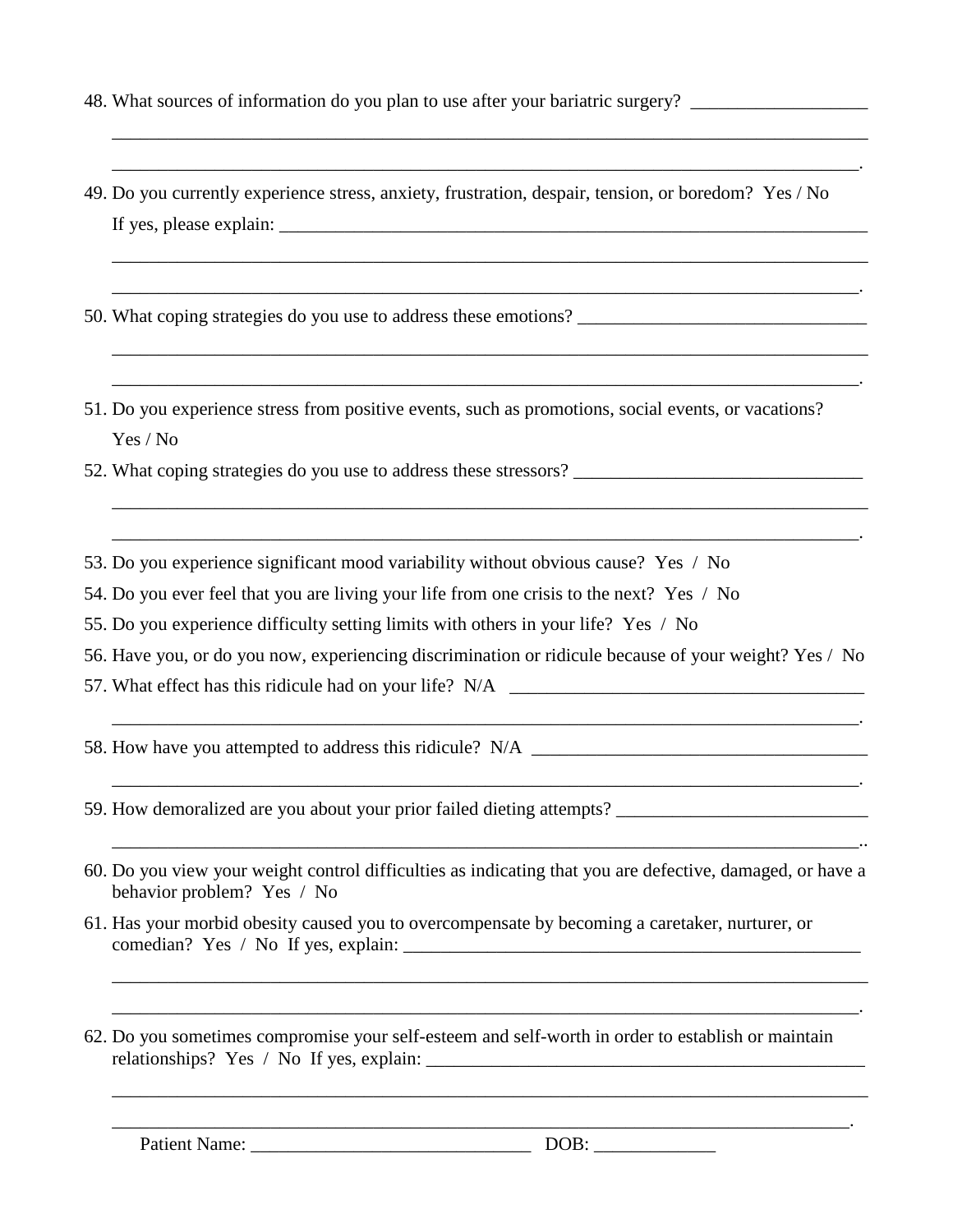- 63. Do others ever recognize this tendency in you? Yes / No
- 64. Have you ever asked for help to address this issue? Yes / No
- 65. Do you have a history of, or have you received a diagnosis/treatment for the following:

| <b>Bipolar or Manic-Depressive Disorder:</b> | Yes / No |
|----------------------------------------------|----------|
| Severe Depression:                           | Yes / No |
| Obsessive-Compulsive Disorder:               | Yes / No |
| <b>Impulsive Control Disorder:</b>           | Yes / No |
| <b>Addictive Behaviors:</b>                  | Yes / No |
| Schizophrenia or Psychosis:                  | Yes / No |
| <b>Borderline Personality Disorder:</b>      | Yes / No |
| Please explain any previous "yes" responses: |          |

If you endorsed a prior history or diagnosis of Bipolar or Mani-Depressive Disorder, please list the number and dates of the most recent manic episodes:

\_\_\_\_\_\_\_\_\_\_\_\_\_\_\_\_\_\_\_\_\_\_\_\_\_\_\_\_\_\_\_\_\_\_\_\_\_\_\_\_\_\_\_\_\_\_\_\_\_\_\_\_\_\_\_\_\_\_\_\_\_\_\_\_\_\_\_\_\_\_\_\_\_\_\_\_\_\_\_\_\_ \_\_\_\_\_\_\_\_\_\_\_\_\_\_\_\_\_\_\_\_\_\_\_\_\_\_\_\_\_\_\_\_\_\_\_\_\_\_\_\_\_\_\_\_\_\_\_\_\_\_\_\_\_\_\_\_\_\_\_\_\_\_\_\_\_\_\_\_\_\_\_\_\_\_\_\_\_\_\_\_.

\_\_\_\_\_\_\_\_\_\_\_\_\_\_\_\_\_\_\_\_\_\_\_\_\_\_\_\_\_\_\_\_\_\_\_\_\_\_\_\_\_\_\_\_\_\_\_\_\_\_\_\_\_\_\_\_\_\_\_\_\_\_\_\_\_\_\_\_\_\_\_\_\_\_\_\_\_\_\_\_\_ \_\_\_\_\_\_\_\_\_\_\_\_\_\_\_\_\_\_\_\_\_\_\_\_\_\_\_\_\_\_\_\_\_\_\_\_\_\_\_\_\_\_\_\_\_\_\_\_\_\_\_\_\_\_\_\_\_\_\_\_\_\_\_\_\_\_\_\_\_\_\_\_\_\_\_\_\_\_\_\_.

\_\_\_\_\_\_\_\_\_\_\_\_\_\_\_\_\_\_\_\_\_\_\_\_\_\_\_\_\_\_\_\_\_\_\_\_\_\_\_\_\_\_\_\_\_\_\_\_\_\_\_\_\_\_\_\_\_\_\_\_\_\_\_\_\_\_\_\_\_\_\_\_\_\_\_\_\_\_\_\_\_ \_\_\_\_\_\_\_\_\_\_\_\_\_\_\_\_\_\_\_\_\_\_\_\_\_\_\_\_\_\_\_\_\_\_\_\_\_\_\_\_\_\_\_\_\_\_\_\_\_\_\_\_\_\_\_\_\_\_\_\_\_\_\_\_\_\_\_\_\_\_\_\_\_\_\_\_\_\_\_\_.

- 66. Do you have a history of any suicidal thoughts, or attempts? Yes / No If yes, explain including dates and methods of self-harm:
- 67. Do you have a history of participating in outpatient mental health services including individual therapy, counseling, or psychiatric consultation? Yes / No

If yes, please explain the number of sessions, locations, and reasons including dates if possible:

\_\_\_\_\_\_\_\_\_\_\_\_\_\_\_\_\_\_\_\_\_\_\_\_\_\_\_\_\_\_\_\_\_\_\_\_\_\_\_\_\_\_\_\_\_\_\_\_\_\_\_\_\_\_\_\_\_\_\_\_\_\_\_\_\_\_\_\_\_\_\_\_\_\_\_\_\_\_\_\_\_ \_\_\_\_\_\_\_\_\_\_\_\_\_\_\_\_\_\_\_\_\_\_\_\_\_\_\_\_\_\_\_\_\_\_\_\_\_\_\_\_\_\_\_\_\_\_\_\_\_\_\_\_\_\_\_\_\_\_\_\_\_\_\_\_\_\_\_\_\_\_\_\_\_\_\_\_\_\_\_\_.

\_\_\_\_\_\_\_\_\_\_\_\_\_\_\_\_\_\_\_\_\_\_\_\_\_\_\_\_\_\_\_\_\_\_\_\_\_\_\_\_\_\_\_\_\_\_\_\_\_\_\_\_\_\_\_\_\_\_\_\_\_\_\_\_\_\_\_\_\_\_\_\_\_\_\_\_\_\_\_\_\_ \_\_\_\_\_\_\_\_\_\_\_\_\_\_\_\_\_\_\_\_\_\_\_\_\_\_\_\_\_\_\_\_\_\_\_\_\_\_\_\_\_\_\_\_\_\_\_\_\_\_\_\_\_\_\_\_\_\_\_\_\_\_\_\_\_\_\_\_\_\_\_\_\_\_\_\_\_\_\_\_.

\_\_\_\_\_\_\_\_\_\_\_\_\_\_\_\_\_\_\_\_\_\_\_\_\_\_\_\_\_\_\_\_\_\_\_\_\_\_\_\_\_\_\_\_\_\_\_\_\_\_\_\_\_\_\_\_\_\_\_\_\_\_\_\_\_\_\_\_\_\_\_\_\_\_\_\_\_\_\_\_\_ \_\_\_\_\_\_\_\_\_\_\_\_\_\_\_\_\_\_\_\_\_\_\_\_\_\_\_\_\_\_\_\_\_\_\_\_\_\_\_\_\_\_\_\_\_\_\_\_\_\_\_\_\_\_\_\_\_\_\_\_\_\_\_\_\_\_\_\_\_\_\_\_\_\_\_\_\_\_\_\_.

- 68. Have you ever been hospitalized for mental health or psychiatric reasons? Yes / No If yes, explain including the dates of hospitalization, location, and reason for hospitalization:
- 69. Have you ever been found to be disabled due to a mental health or psychiatric issue or diagnosis? Yes / No If yes, explain including reason for finding of disability and date at which you were found to be disabled: \_\_\_\_\_\_\_\_\_\_\_\_\_\_\_\_\_\_\_\_\_\_\_\_\_\_\_\_\_\_\_\_\_\_\_\_\_\_\_\_\_\_\_\_\_\_\_\_\_\_\_\_\_\_\_\_\_\_\_\_\_\_\_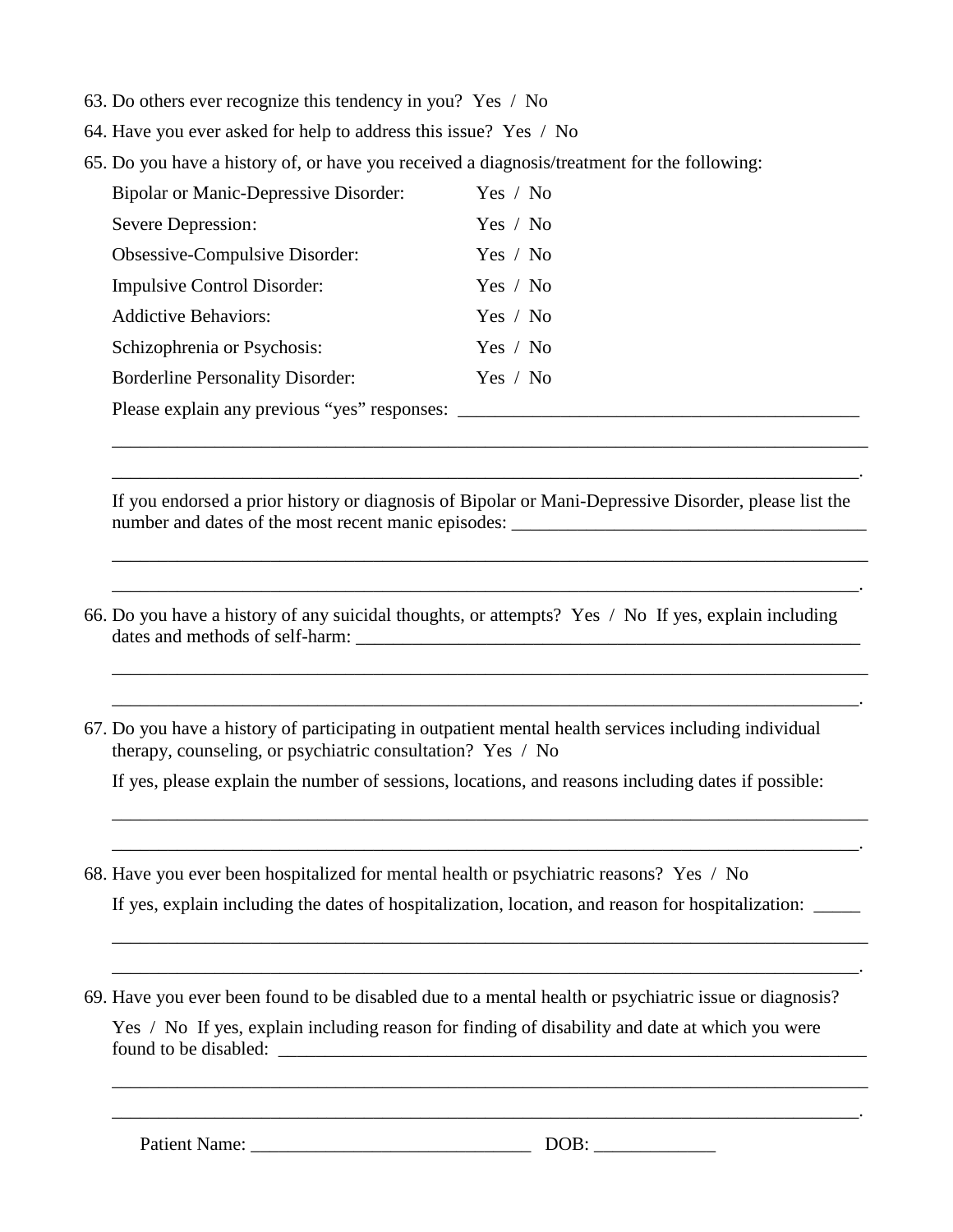70. Have you ever participated in psychological testing or assessments in the past? Yes / No

If yes, please explain:  $\Box$ 

71. Do you feel that you are emotionally stable enough to manage the post-surgical responsibilities of bariatric surgery? Yes / No

\_\_\_\_\_\_\_\_\_\_\_\_\_\_\_\_\_\_\_\_\_\_\_\_\_\_\_\_\_\_\_\_\_\_\_\_\_\_\_\_\_\_\_\_\_\_\_\_\_\_\_\_\_\_\_\_\_\_\_\_\_\_\_\_\_\_\_\_\_\_\_\_\_\_\_\_\_\_\_\_\_ \_\_\_\_\_\_\_\_\_\_\_\_\_\_\_\_\_\_\_\_\_\_\_\_\_\_\_\_\_\_\_\_\_\_\_\_\_\_\_\_\_\_\_\_\_\_\_\_\_\_\_\_\_\_\_\_\_\_\_\_\_\_\_\_\_\_\_\_\_\_\_\_\_\_\_\_\_\_\_\_.

- 72. Do you feel that you have been adequately informed of the risks for psychiatric episodes or emotional crises post-surgery? Yes / No
- 73. Do you have a mental health action plan in place as a precautionary measure for any post-surgical emotional adjustment issues? Yes / No If yes, please explain:

\_\_\_\_\_\_\_\_\_\_\_\_\_\_\_\_\_\_\_\_\_\_\_\_\_\_\_\_\_\_\_\_\_\_\_\_\_\_\_\_\_\_\_\_\_\_\_\_\_\_\_\_\_\_\_\_\_\_\_\_\_\_\_\_\_\_\_\_\_\_\_\_\_\_\_\_\_\_\_\_.

\_\_\_\_\_\_\_\_\_\_\_\_\_\_\_\_\_\_\_\_\_\_\_\_\_\_\_\_\_\_\_\_\_\_\_\_\_\_\_\_\_\_\_\_\_\_\_\_\_\_\_\_\_\_\_\_\_\_\_\_\_\_\_\_\_\_\_\_\_\_\_\_\_\_\_\_\_\_\_\_\_ \_\_\_\_\_\_\_\_\_\_\_\_\_\_\_\_\_\_\_\_\_\_\_\_\_\_\_\_\_\_\_\_\_\_\_\_\_\_\_\_\_\_\_\_\_\_\_\_\_\_\_\_\_\_\_\_\_\_\_\_\_\_\_\_\_\_\_\_\_\_\_\_\_\_\_\_\_\_\_\_.

\_\_\_\_\_\_\_\_\_\_\_\_\_\_\_\_\_\_\_\_\_\_\_\_\_\_\_\_\_\_\_\_\_\_\_\_\_\_\_\_\_\_\_\_\_\_\_\_\_\_\_\_\_\_\_\_\_\_\_\_\_\_\_\_\_\_\_\_\_\_\_\_\_\_\_\_\_\_\_\_\_ \_\_\_\_\_\_\_\_\_\_\_\_\_\_\_\_\_\_\_\_\_\_\_\_\_\_\_\_\_\_\_\_\_\_\_\_\_\_\_\_\_\_\_\_\_\_\_\_\_\_\_\_\_\_\_\_\_\_\_\_\_\_\_\_\_\_\_\_\_\_\_\_\_\_\_\_\_\_\_\_.

\_\_\_\_\_\_\_\_\_\_\_\_\_\_\_\_\_\_\_\_\_\_\_\_\_\_\_\_\_\_\_\_\_\_\_\_\_\_\_\_\_\_\_\_\_\_\_\_\_\_\_\_\_\_\_\_\_\_\_\_\_\_\_\_\_\_\_\_\_\_\_\_\_\_\_\_\_\_\_\_\_ \_\_\_\_\_\_\_\_\_\_\_\_\_\_\_\_\_\_\_\_\_\_\_\_\_\_\_\_\_\_\_\_\_\_\_\_\_\_\_\_\_\_\_\_\_\_\_\_\_\_\_\_\_\_\_\_\_\_\_\_\_\_\_\_\_\_\_\_\_\_\_\_\_\_\_\_\_\_\_\_.

\_\_\_\_\_\_\_\_\_\_\_\_\_\_\_\_\_\_\_\_\_\_\_\_\_\_\_\_\_\_\_\_\_\_\_\_\_\_\_\_\_\_\_\_\_\_\_\_\_\_\_\_\_\_\_\_\_\_\_\_\_\_\_\_\_\_\_\_\_\_\_\_\_\_\_\_\_\_\_\_\_ \_\_\_\_\_\_\_\_\_\_\_\_\_\_\_\_\_\_\_\_\_\_\_\_\_\_\_\_\_\_\_\_\_\_\_\_\_\_\_\_\_\_\_\_\_\_\_\_\_\_\_\_\_\_\_\_\_\_\_\_\_\_\_\_\_\_\_\_\_\_\_\_\_\_\_\_\_\_\_\_.

\_\_\_\_\_\_\_\_\_\_\_\_\_\_\_\_\_\_\_\_\_\_\_\_\_\_\_\_\_\_\_\_\_\_\_\_\_\_\_\_\_\_\_\_\_\_\_\_\_\_\_\_\_\_\_\_\_\_\_\_\_\_\_\_\_\_\_\_\_\_\_\_\_\_\_\_\_\_\_\_\_ \_\_\_\_\_\_\_\_\_\_\_\_\_\_\_\_\_\_\_\_\_\_\_\_\_\_\_\_\_\_\_\_\_\_\_\_\_\_\_\_\_\_\_\_\_\_\_\_\_\_\_\_\_\_\_\_\_\_\_\_\_\_\_\_\_\_\_\_\_\_\_\_\_\_\_\_\_\_\_\_.

\_\_\_\_\_\_\_\_\_\_\_\_\_\_\_\_\_\_\_\_\_\_\_\_\_\_\_\_\_\_\_\_\_\_\_\_\_\_\_\_\_\_\_\_\_\_\_\_\_\_\_\_\_\_\_\_\_\_\_\_\_\_\_\_\_\_\_\_\_\_\_\_\_\_\_\_\_\_\_\_\_ \_\_\_\_\_\_\_\_\_\_\_\_\_\_\_\_\_\_\_\_\_\_\_\_\_\_\_\_\_\_\_\_\_\_\_\_\_\_\_\_\_\_\_\_\_\_\_\_\_\_\_\_\_\_\_\_\_\_\_\_\_\_\_\_\_\_\_\_\_\_\_\_\_\_\_\_\_\_\_\_.

\_\_\_\_\_\_\_\_\_\_\_\_\_\_\_\_\_\_\_\_\_\_\_\_\_\_\_\_\_\_\_\_\_\_\_\_\_\_\_\_\_\_\_\_\_\_\_\_\_\_\_\_\_\_\_\_\_\_\_\_\_\_\_\_\_\_\_\_\_\_\_\_\_\_\_\_\_\_\_\_\_

- 74. Have you experienced a history of prior trauma, abuse, or neglect? Yes / No If yes, explain: \_\_\_\_\_
- 75. What steps have you taken to address the issues surrounding this history? N/A \_\_\_\_\_\_\_\_\_\_\_\_\_\_\_\_
- 76. Is it difficult for you to address the issues surrounding this prior history? Yes / No If yes, explain:
- 77. While growing up, did you experience any difficulties reaching developmental milestones such as walking, speaking, or achieving academic success? Yes / No If yes, explain: \_\_\_\_\_\_\_\_\_\_\_\_\_\_\_\_\_\_\_\_\_\_\_\_
- 78. Do you have a history of recent or more lifelong stressors? Yes / No If yes, explain: \_\_\_\_\_\_\_\_\_\_
- 79. Do you have a group of friends that you socialize with on a regular basis? Yes / No
- 80. Do you feel supported in your decisions by your group of friends? Yes / No
- 81. Are you satisfied with your current romantic or emotional relationships? Yes / No
- 82. Are you willing and able to participate in both pre and post-surgical support groups? Yes / No
- 83. What is currently motivating you to seek surgery at this time?